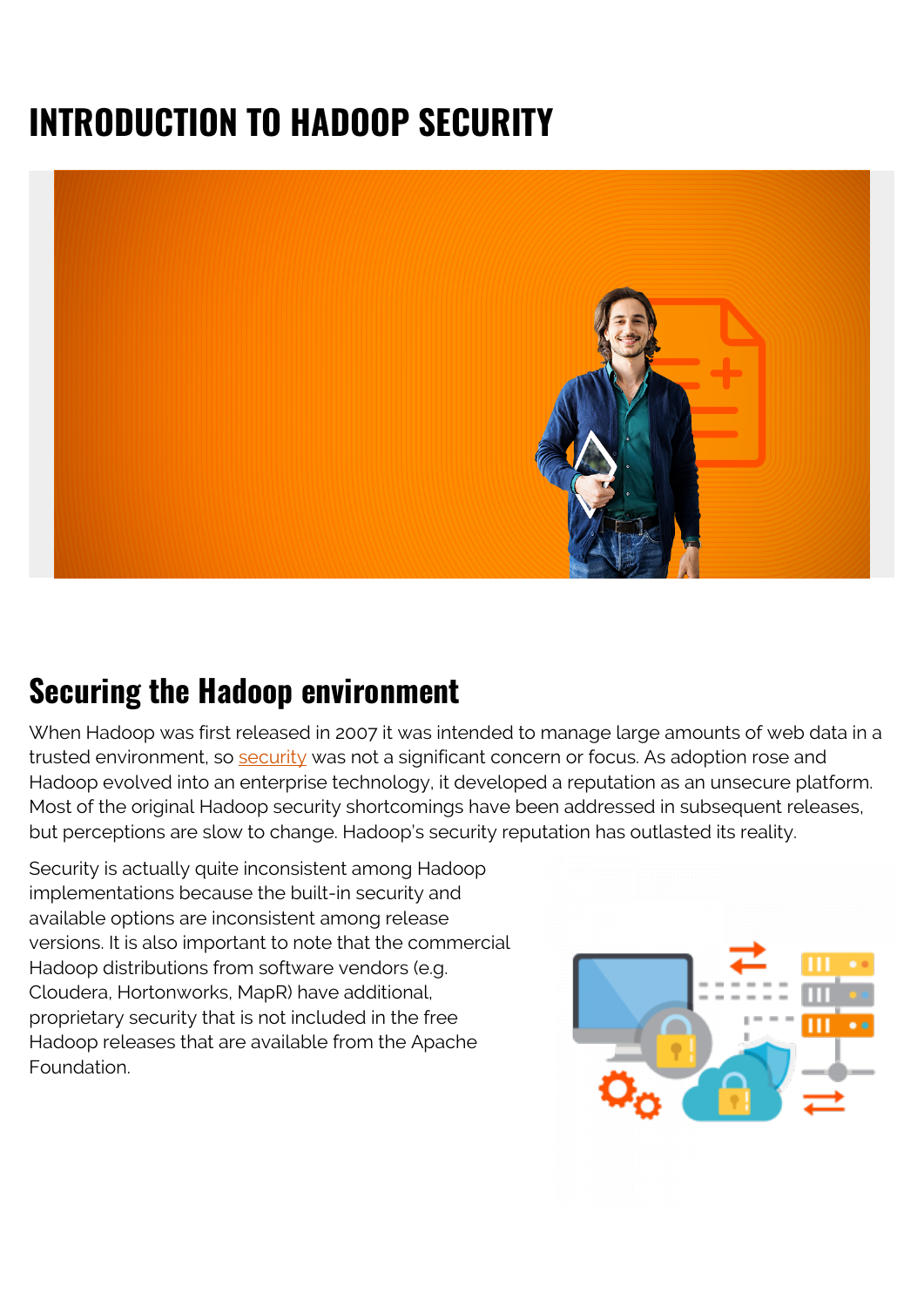New Hadoop deployments can be extremely secure but many legacy Hadoop implementations may still have security gaps. This section highlights historical Hadoop security vulnerabilities and identifies the resources and tactics available to address them.

It is easy to quickly get lost in the details when talking about information security. To minimize confusion we will focus on three fundamental areas:

- How data is encrypted or otherwise protected while it is in storage (at rest) and when it is moving across the network (in motion)
- How systems and users are authenticated before they access data in the Hadoop infrastructure
- How access to different data is managed within the environment

*(This article is part of our [Hadoop Guide](https://blogs.bmc.com/blogs/hadoop-introduction/). Use the right-hand menu to navigate.)*

### **Knox, Ranger simplify security management**

The Hadoop ecosystem has resources to support security. Knox and Ranger are two important Apache open source projects. Knox provides a framework for managing security and supports security implementations on Hadoop clusters.

The Ranger project is focused on developing tools and techniques to help users deploy and standardize security across Hadoop clusters. It provides a centralized framework that can be used to manage policies at the resource level, such as files, folders, databases, and even for specific lines and columns within databases. Ranger helps administrators implement access policies by group, data type, etc. Ranger has different authorization functionality for different Hadoop components such as YARN, HBase, Hive, etc.

Knox is a REST API gateway developed within the Apache community to support monitoring, authorization management, auditing, and policy enforcement on Hadoop clusters. It provides a single access point for all REST interactions with clusters. Through Knox, system administrators can manage authentication via LDAP and Active Directory, conduct HTTP header-based federated identity management, and audit hardware on the clusters. Knox also supports enhanced security because it can integrate with enterprise identity management solutions and is Kerberos compatible.

# **Hadoop encryption**

The original Hadoop release didn't include encryption. Later versions included end-to-end encryption that protects data while it is at rest within the Hadoop cluster and in motion across the network. In current releases all data stored in or accessible through HFDS is encrypted. Hadoop supports encryption at the disk, file system, database, and application levels.

In core Hadoop technology the HFDS has directories called **encryption zones**. When data is written to Hadoop it is automatically encrypted (with a user-selected algorithm) and assigned to an encryption zone. Encryption is file specific, not zone specific. That means each file within the zone is encrypted with its own unique **data encryption key (DEK)**. Clients decrypt data from HFDS uses an **encrypted data encryption key (EDEK)**, then use the DEK to read and write data. Encryption zones and DEK encryption occurs between the file system and database levels of the architecture.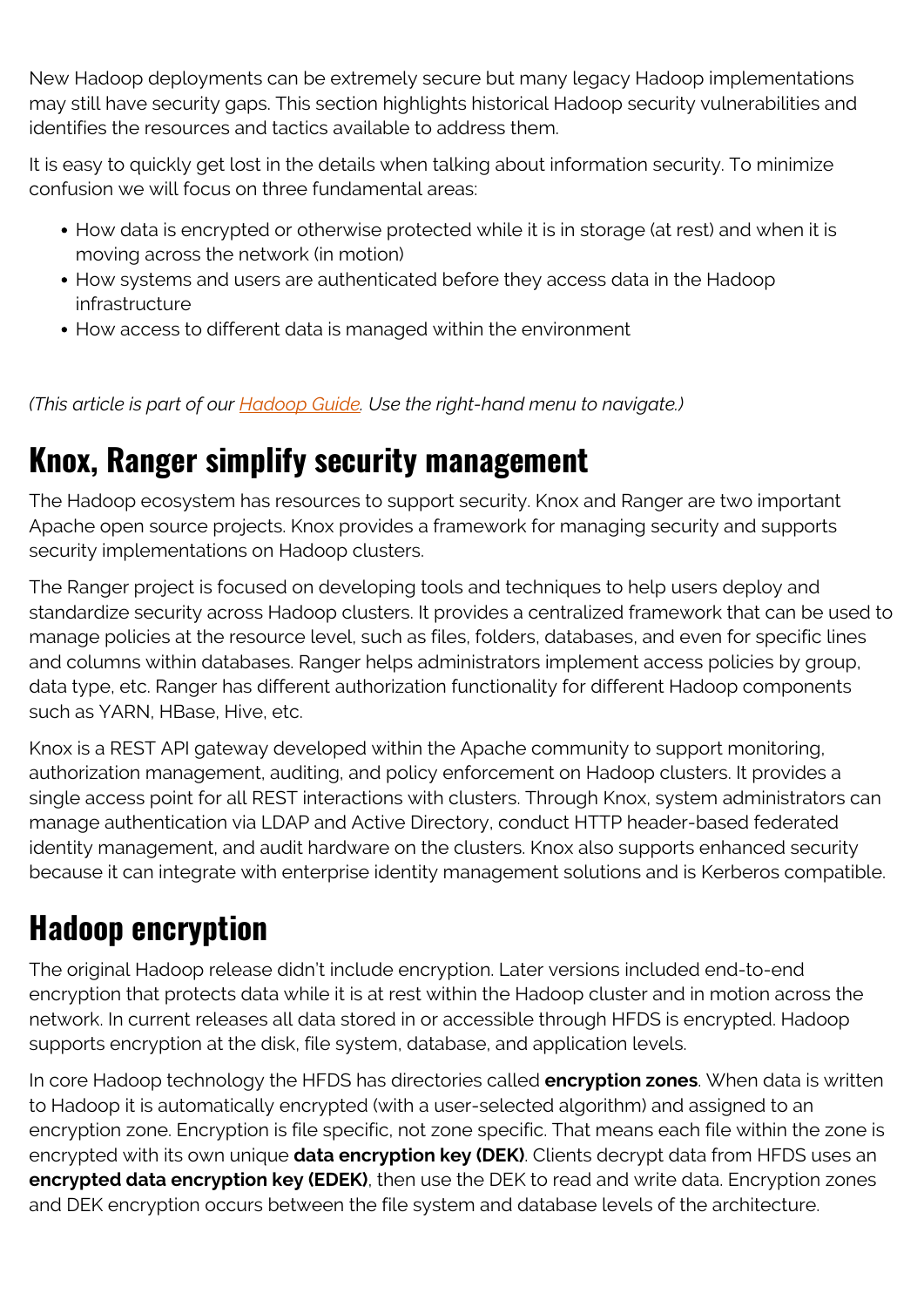Encryption keys need to be managed, which is the job of the Hadoop **Key Management Server**, or **KMS**. The KMS generates encryption keys, manages access to stored keys and manages encryption and decryption on HDFS clients. KMS is a Java web application with both client and server components that communicate with each other using HTTP and REST API. Security in KMS includes HTTPS secure transport and support for HTTP SPNEGO Kerboros authentication.

Hadoop distribution vendors and other solution providers have developed additional security that is either specific to their products or applicable to the entire Hadoop environment. Many enhancements focus on protecting Hadoop data while it is in motion. For example, there is the Wire encryption protocol that can applied to Hadoop data transmitted through HTTP, RPC, Data Transfer Protocol (DTP) and JDBC. There is also available SSL protection for JDBC clients and MapReduce shuffles, SASL for network RPCs and more.

## **Hadoop authentication**

Authentication in the Hadoop environment has undergone a rapid and extensive evolution. The original Hadoop release did not include any provisions to authenticate users because it was a limited project intended for use in a trusted environment. A subsequent release added limited permission management features for files within the HDFS, but Hadoop still fell short of providing enterpriseclass authentication security. Fast-forward to today, where the user authentication and identity management solutions that enterprises use for their core IT infrastructure can be extended to the Hadoop environment.

Today Hadoop is configurable in either secure or non-secure mode. The main difference is that secure mode requires authentication – for every user and service. Kerberos is the basis for authentication in Hadoop secure mode. Data is encrypted as part of the authentication process.

Many organizations perform authentication in the Hadoop environment by using their Active Directory or LDAP solutions. This approach formerly wasn't compatible with the Hadoop environment and is a good representation of how Hadoop is maturing and evolving. The Knox API from the Apache Hadoop project is used to extend Active Directory or LDAP to Hadoop clusters. It is also used to extend federated identity management solutions into the environment.

### **Hadoop access and permissions**

Authenticating a user or service request does not automatically give it unrestricted access to all the data in the Hadoop cluster. Access rights can be set for portions of the HDFS and even for specific files and data types. As noted, **Ranger** facilitates the establishment and implementation of permission rights. Additional resources are also available. The **HDFS Permissions Guide** is a component that lets administrators set permissions for directories and files contained in the HFDS. Permissions can be set at the group and individual levels. Permissions include who can access the file, update it, delete it, etc. **Service Level Authorization** is a separate function that is used to verify that clients that attempt to connect to a specific Hadoop service are authorized to access it. Like the HDFS Permissions Guide, Service Level Authorization supports individual and group rights. **Sentry** is a module that works with Hive, HDFS data tables, Impala and other components, and is intended to provide more granular permissions management for data and metadata in Hadoop clusters.

Ranger, HDFS Permissions Guide, Service Level Authorization, and Sentry are part of the Hadoop project. Once again, additional permission protections and related security and management